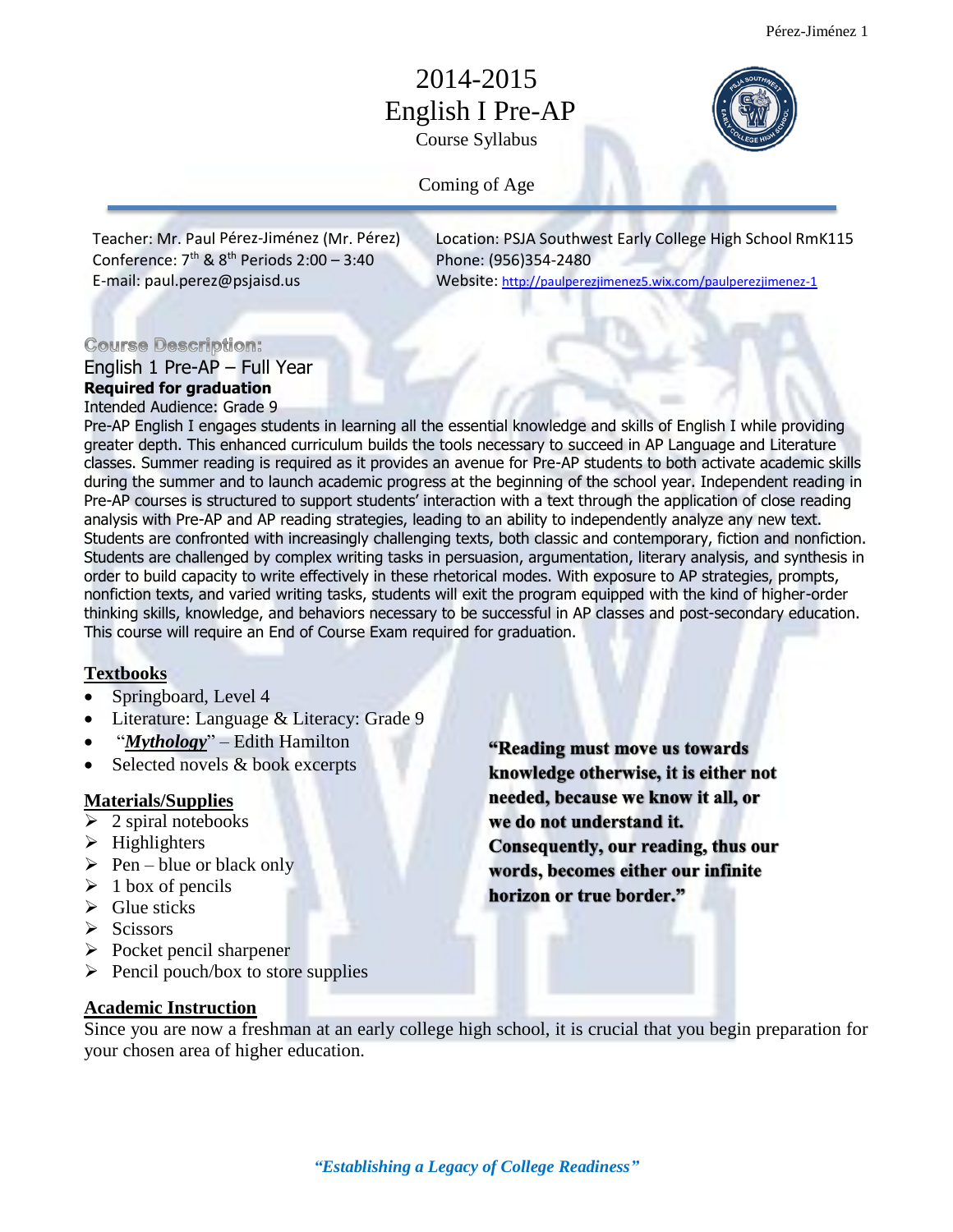## **Class Goals**

- 1. You will employ spoken, written, and visual language to communicate effectively.
- 2. Strengthen your writing through an enhanced understanding and implementation of grammar, vocabulary and critiques
- 3. Apply a wide range of strategies to comprehend, appreciate, interpret and evaluate a variety of texts
- 4. Demonstrate knowledge of various literary genres, literary elements, and historically and culturally significant literary works
- 5. Approach literature from both a literary and reader's response perspective

## **Class Expectations**

- **1. Be Prompt**
- **2. Be Prepared**
- **3. Be Respectful**

### **Class Rules**

The school-wide behavior expectations are described in the student handbook. I fully support and enforce these standards. In addition, I expect students to be quietly seated and working on their daily writing prompt or revising and editing activity (posted in the front on the board everyday) immediately upon entering the classroom. You will have 10 minutes to finish up the assignment after the bell rings. Independent reading may also be assigned in lieu of a prompt. All steps in the discipline plan will be followed in the order as listed with regards to the consequences.

### **Electronic Policy**

PSJA ISD prohibits students from utilizing electronic devices, cell phones, mp3 players and tablets while on school property. All devices will be confiscated for violating this policy and retrieval of electronic is subject to a \$15 fine. I will collect and turn in electronics as I see fit.

#### **Grading Policy**

Students are to complete tasks assigned. Late homework will be reduced 10% per day up to four (4) days. After that the assignment is worth a zero. Failure to turn in homework assignments will be counted as a zero. Students are responsible for making up missed work, quizzes, or tests when absent. Students will have the same amount of days to work on their missing assignments that they were absent. Students are to follow the guidelines outlined in the Student Code of Conduct.

Students' grades are based on various class and homework assignments, quizzes, Reading Renaissance goals, benchmark tests, final exam tests and projects.

| <b>Tests</b> | 40% |
|--------------|-----|

- Quizzes 15%
- Class/Homework 20%
- Projects 10%
- Six Weeks Exam 15%

*End of course exam scores will count as 15% of student's grades in the affected courses.*

*Extra credit or bonus points will also be given to those students who exceed or meet specific goals as designated by the teacher*.

### **Additional Resources**

**Computer Labs**: The computer lab at school is open before and after school for assigned research projects. It is also available during specially assigned days for class periods.

**Library**: The library will also be available for access.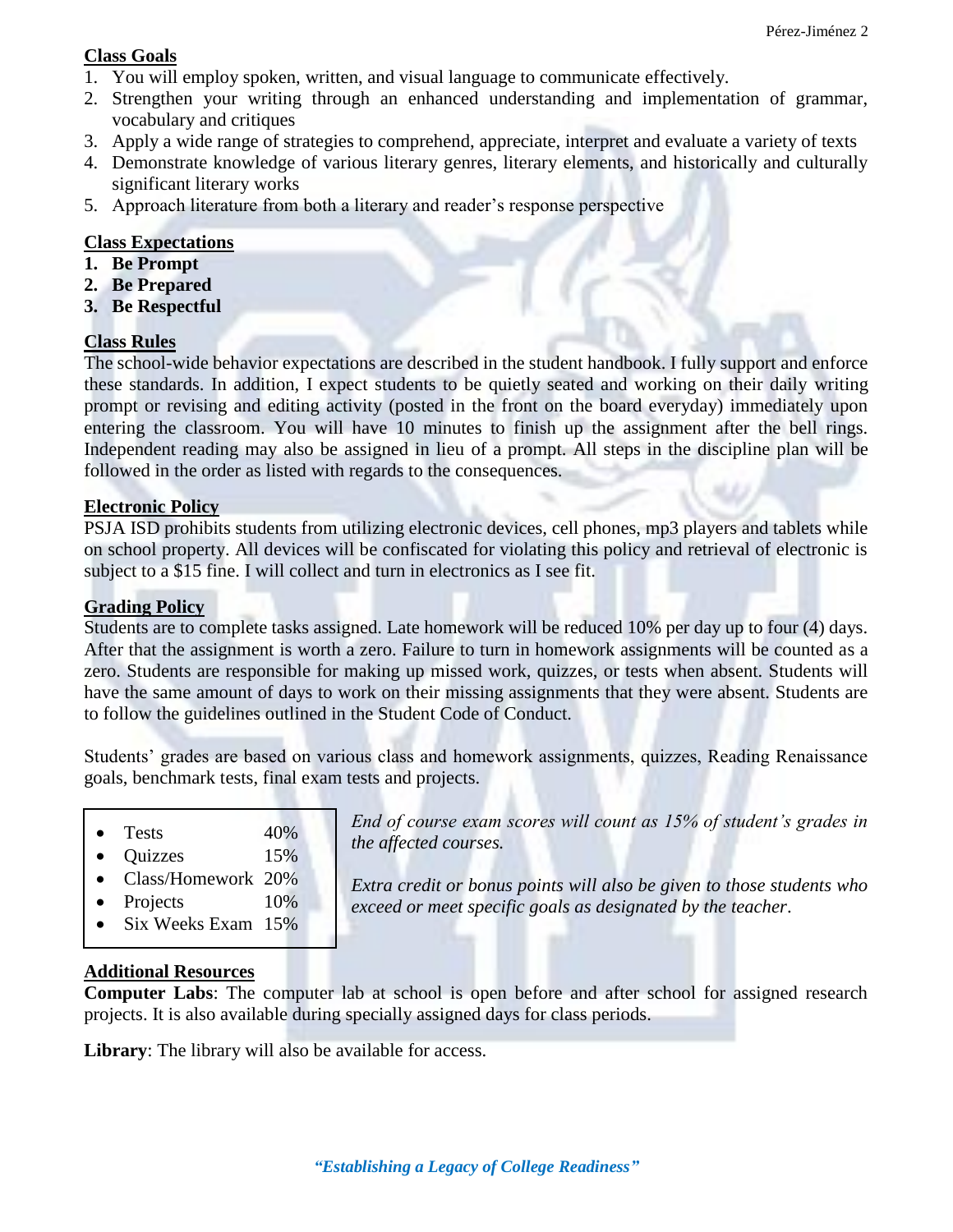# **Communication**

You can contact me by phone at (956) 354-2480 or via email at paul.perez@psjaisd.us. Once I have received the message I will promptly respond. You are also welcome to schedule a meeting with me during my conference period.

# **English 1** 1st Six Weeks Assignment Calendar

*\*This is a preliminary, flexible schedule that is subject to change and may not include all assignments.*

|                                  |                                                                 | Unit 1                             |                                                                                                                                    |                                                                                                 |  |  |
|----------------------------------|-----------------------------------------------------------------|------------------------------------|------------------------------------------------------------------------------------------------------------------------------------|-------------------------------------------------------------------------------------------------|--|--|
| Coming of Age                    |                                                                 |                                    |                                                                                                                                    |                                                                                                 |  |  |
| Week                             | <b>Literary Piece</b>                                           | Grammar                            | Composition/other                                                                                                                  | <b>Graded Assignment</b>                                                                        |  |  |
| $\mathbf{I}$<br>$8/25 -$<br>8/29 | "Oranges" by Gary Soto                                          | Noun, adjective<br>& Direct Object | 1st essay draft on Me with<br>Mandala<br>Pre-Assessment<br>Mandala                                                                 | Mandala & draft<br>1.<br>TPFAST- "Oranges"<br>2.<br>Comic Strip<br>3.                           |  |  |
| $\mathbf{H}$<br>$9/1 -$<br>9/5   | "Sonnet 18" by William<br>Shakespeare                           | Verb<br>Adverb                     | Open Ended<br>2 <sup>nd</sup> Draft on Me                                                                                          | TPFAST- "Sonnet 18"<br>4.<br>2 <sup>nd</sup> Revised Draft<br>5.                                |  |  |
| III<br>$9/8 -$<br>9/12           | "Oranges" & "Sonnet<br>18" Continued                            | Prepositions                       | Final Revision on 1st Essay                                                                                                        | Publication of 1 <sup>st</sup> Essay<br>6.<br>Mini Assessment<br>7.                             |  |  |
| IV<br>$9/15 -$<br>9/19           | "Cut" Bob Green                                                 | Conjunctions                       | 2 <sup>nd</sup> Essay 1 <sup>st</sup> Draft on<br>Importance of getting to know<br>people before forming an<br>opinion about them. | 8.<br>Open Ended on "Sonnet<br>18" & "Cut"<br>2 <sup>nd</sup> Essay 1 <sup>st</sup> Draft<br>9. |  |  |
| $\vee$<br>$9/22 -$<br>9/26       | "Why Couldn't I Have<br>Been Named Ashley?" by<br>Imma Achilike | Tbd                                | tbd                                                                                                                                | 2 <sup>nd</sup> Essay Revised<br>10.<br>Publication of 2 <sup>nd</sup> Essay<br>11.             |  |  |
| VI<br>$9/29 -$<br>10/3           | "First Love" by Judith<br>Ortiz Cofer                           | tbd                                | tbd                                                                                                                                | CBA<br>12.                                                                                      |  |  |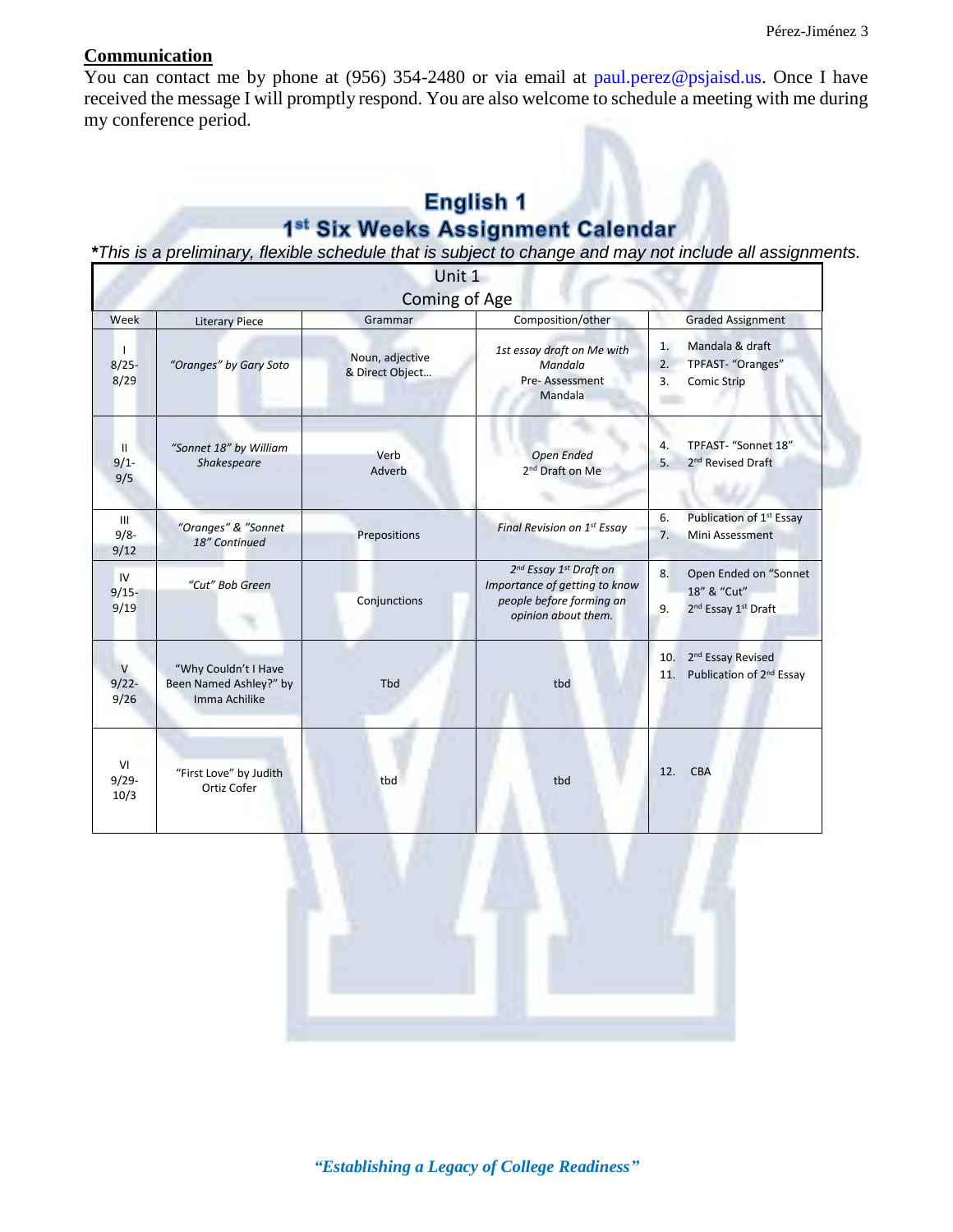